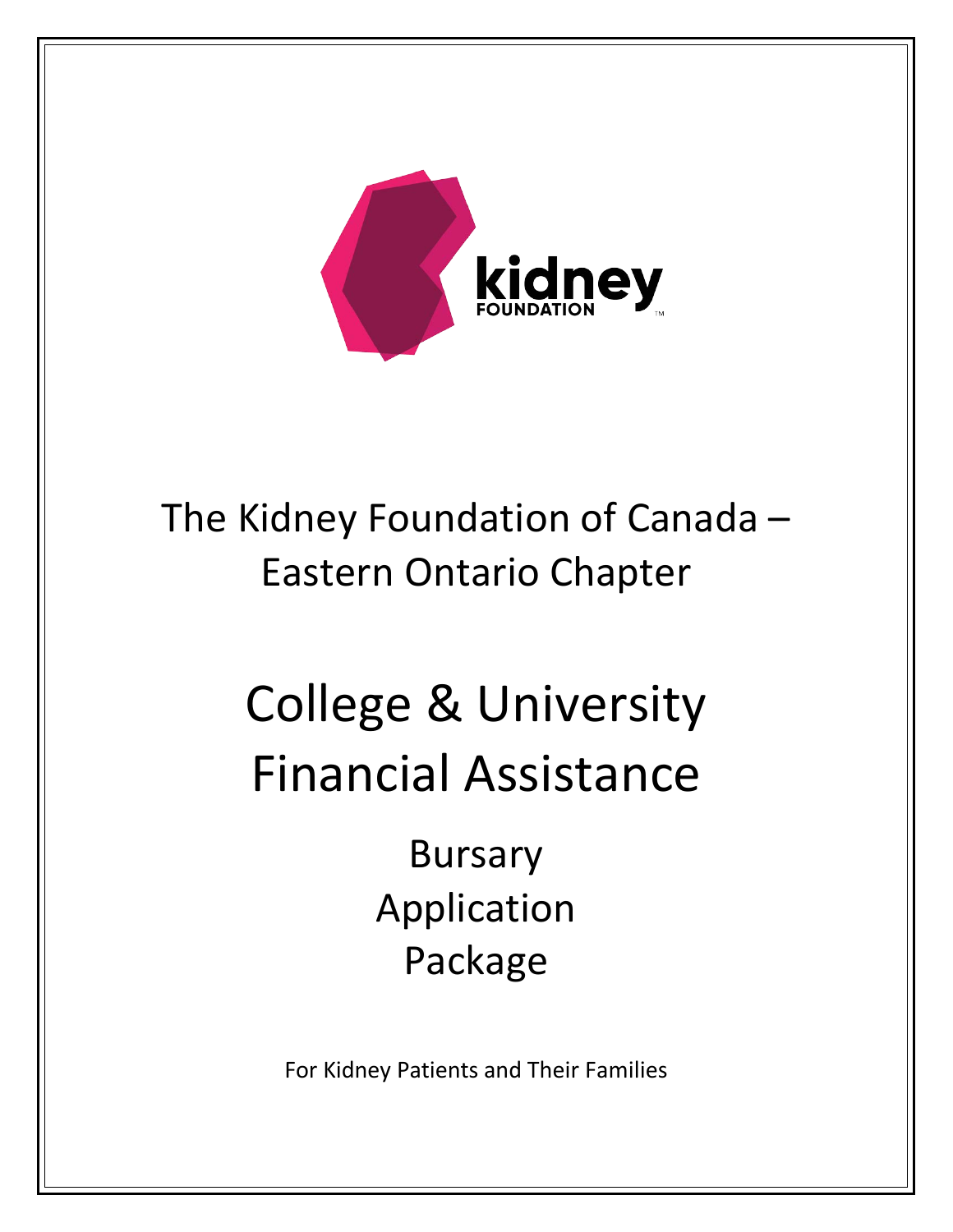The Kidney Foundation of Canada – Eastern Ontario Chapter is Ottawa based and supports chronic kidney disease (CKD) pre-dialysis, dialysis and kidney transplant patients and their families through a variety of programs, including financial assistance for those that wish to attend college or university. Bursaries are disbursed to people in financial need. The Chapter offers the following bursaries.

#### **THE DAVID TAYLOR MEMORIAL BURSARY**

This bursary was established in memory of David Taylor, a dialysis and transplant patient, who passed away in October 2002 at the age of 31. Despite the challenges that his illness presented, David's desire for higher education enabled him to pursue a university education and follow a career in the high tech sector. Through a path of continuous learning, David enjoyed many interests and hobbies. David's family has established this bursary to honour his life and to provide recognition and some financial assistance to a kidney patient or transplant recipient in the pursuit of post-secondary education.

#### **THE LUZ MUECA BURSARY**

This bursary was established in 2002 in honour of the late Luz Mueca and by her colleagues and family. It was created in her memory to pay tribute to her dedication and commitment to the Kidney Foundation of Canada. Ms. Mueca worked as a nurse in the Nephrology Clinic and Dialysis Unit at the Ottawa Hospital – Civic Campus for many years. This bursary is awarded to patients with kidney disease and their children or spouses pursuing post-secondary education.

#### **THE MARIO FRANGIONE BURSARY**

This bursary was established in 2019 to honour Mario Frangione for his current and past dedication and commitment to La Serata Italiana Gala, an event with proceeds dedicated to The Kidney Foundation and The Kidney Research Centre. Mr. Frangione is an active integral part of the Serata Italiana committee and has helped raise over \$1.5 million over the past 35 years. Mario is looking forward to retiring from his family business, Preston Hardware. Mario's generosity doesn't stop at La Serata Italiana, The Kidney Foundation and Kidney Research Centre; his generosity is well recognized with many other charities in the Italian Community. This bursary will be awarded to patients with kidney disease and their children or spouses pursuing postsecondary education.

#### *The Bursary Program*

- 1. The purpose of this program is to provide recognition and limited assistance to kidney patients or transplant recipients who wish to further their education and/or training.
- 2. The bursaries range in value from \$300 \$1500. Total funds available are up to **\$1,500 for each bursary** at the committee's discretion. The Bursary Selection Committee may choose the number of recipients and dollar value of individual awards.

#### *The Criteria*

- 1. David Taylor Memorial Bursary any kidney patients or transplant recipients may apply
- 2. Luz Mueca Bursary & Mario Frangione Bursary any kidney patients or their immediate family members (dependent children or spouse) may apply
- 3. The individual must reside within the Chapter's Eastern Ontario catchment area
- 4. Applicants must be pursuing full-time or part-time studies in a post-secondary program

Please complete every section; as per checklist on page 9. Incomplete forms will be denied.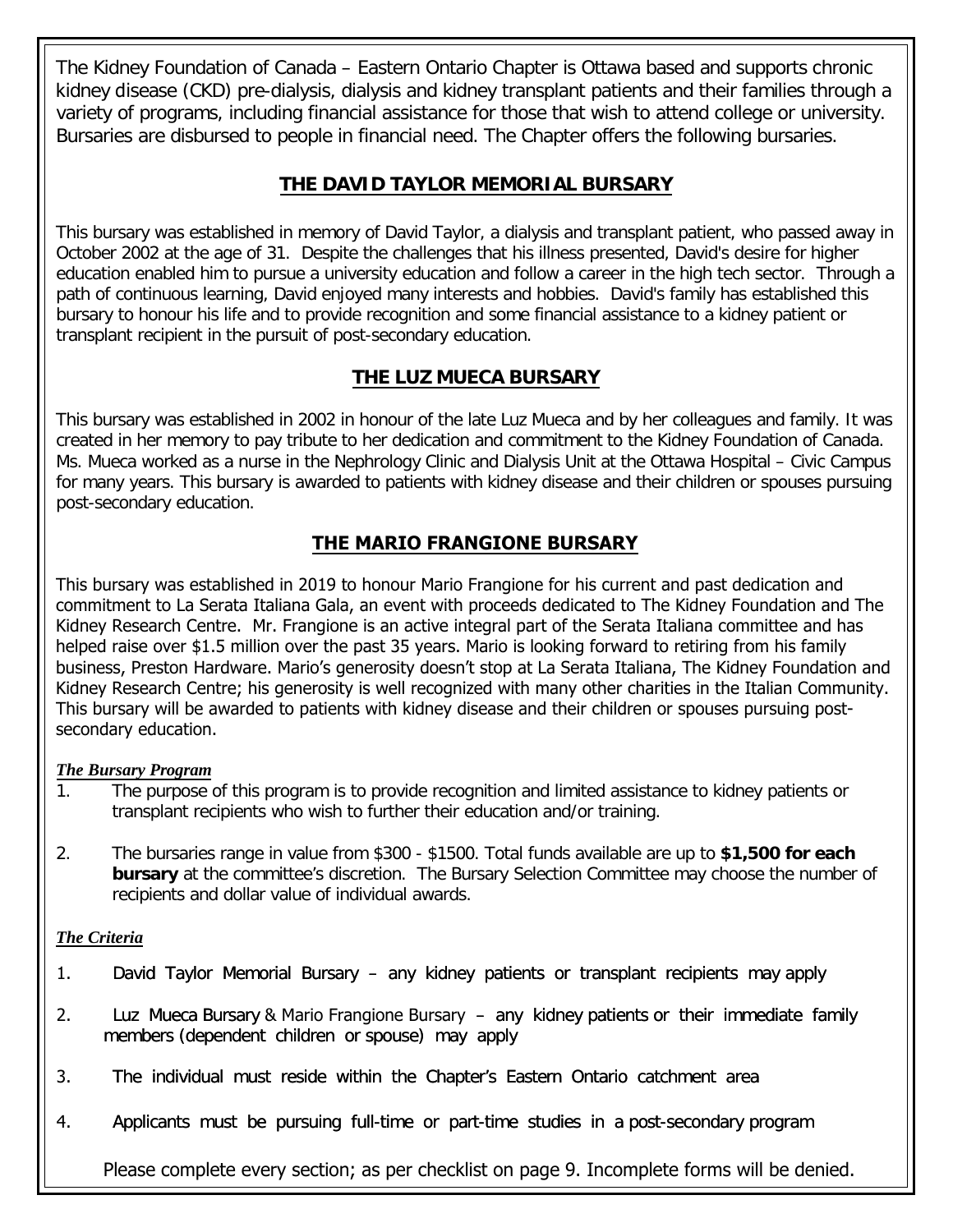5. All programs must be approved and recognized as accredited institutions, however, the institution does not have to be located in Ontario.

6. Applicants may re-apply in a subsequent year for a bursary. An individual may receive a bursary award for a maximum of four years.

7. A bursary will not be awarded to any applicant where the applicant or a family member has an unpaid loan outstanding from The Kidney Foundation.

#### *Application Procedures*

- 1. Deadline for applications is the last business day in July of any given year. Final decisions will be made by mid-August and applicants will be notified by mail.
- 2. **Applicants must complete all aspects of the application and forward supporting documentation**.
	- (a) Applicants must provide the following two statements:
		- (i) As included in the application package, a nephrologist's statement. For a patient, the statement must be from the patient's nephrologist. For a family member, the statement must be from the affected family member's nephrologist and must confirm their relationship with the patient.
		- (ii) A letter from a social worker (no template is included in this package), either the patient's or the patient's family member, to validate financial need.
	- (b) All applicants who are just completing high school will provide a copy of their high school transcript.
	- (c) Applicants with previous post-secondary education will provide an official transcript as proof of marks from the last post-secondary institution attended.
- 3. Monies will not be issued until the successful applicant provides a receipt of tuition payment from the educational institution he/she is attending
- 4. Successful applicants must submit their school transcripts by June 30<sup>th</sup> of the school year for which the bursary was awarded to demonstrate successful completion of the school year; the bursary will have to be re-paid if the student does not complete the school year.
- 5. Please submit your completed forms typewritten or handwritten with black ink. This helps produce clearer photocopies for the Selection Committee.

#### *Selection Committee*

- 1. A person or family member applying for the bursary are found to be in conflict of interest position and therefore ineligible to serve on the committee that year.
- 2. The committee is composed of community and Kidney Foundation representatives who are aware of the challenges of living with kidney disease, and/or who have experience in the educational system.

Please complete every section; as per checklist on page 9. Incomplete forms will be denied.

- 2 -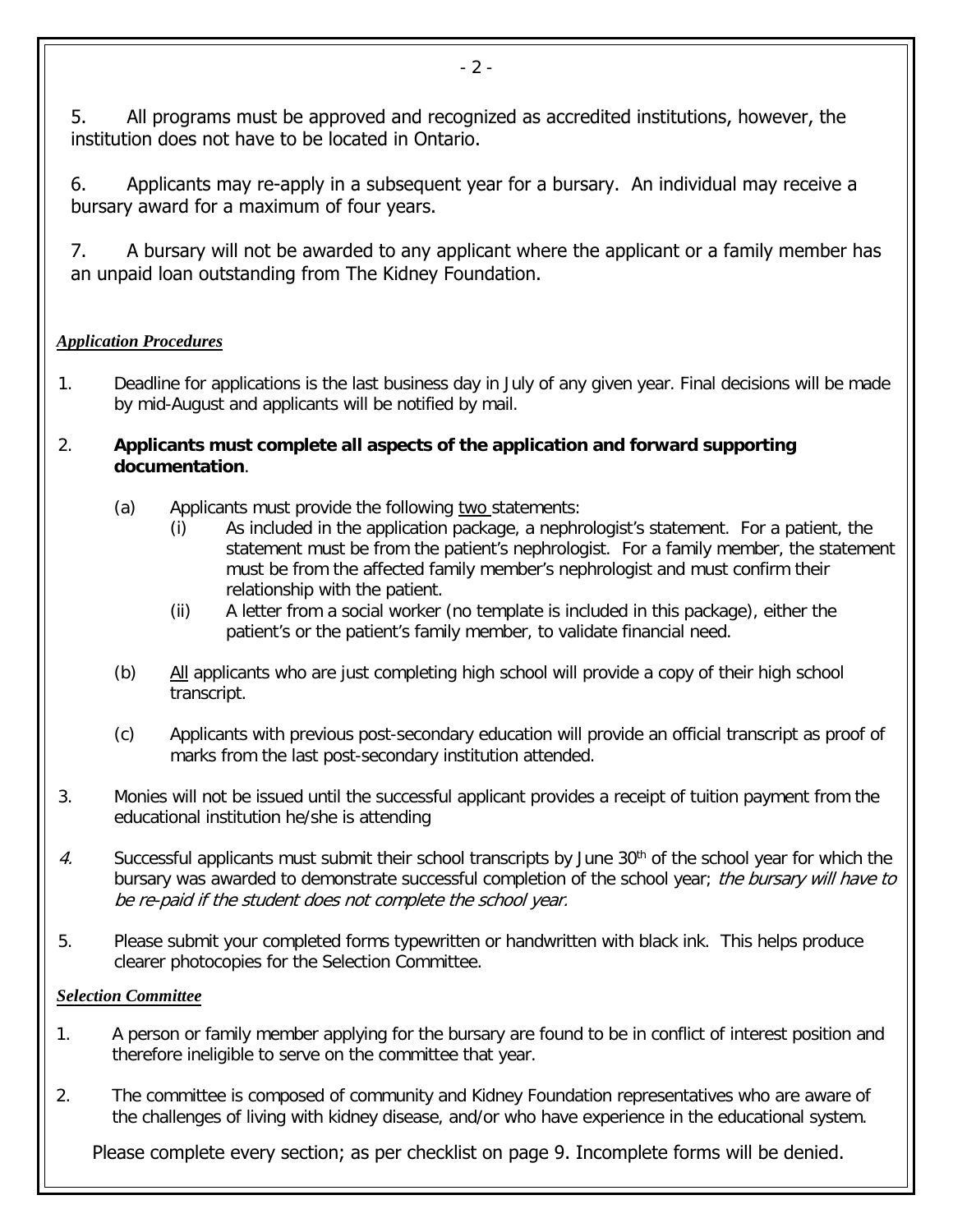| $-3-$                                                                                        |  |  |  |  |
|----------------------------------------------------------------------------------------------|--|--|--|--|
| <u>APPLICANT BACKGROUND &amp; EDUCATIONAL INFORMATION</u>                                    |  |  |  |  |
| This application is for (please check all that apply):                                       |  |  |  |  |
| <b>David Taylor Memorial Bursary</b>                                                         |  |  |  |  |
| <b>Luz Mueca Memorial Bursary</b>                                                            |  |  |  |  |
| <b>Mario Frangione Bursary</b>                                                               |  |  |  |  |
|                                                                                              |  |  |  |  |
|                                                                                              |  |  |  |  |
|                                                                                              |  |  |  |  |
|                                                                                              |  |  |  |  |
| Age: ______________ Marital Status: ______________________ Number of Dependents: ___________ |  |  |  |  |
| Citizenship: Canadian   Landed Immigrant<br>Other                                            |  |  |  |  |
| Renal patient<br>I am a:                                                                     |  |  |  |  |
| Renal patient's family member                                                                |  |  |  |  |
|                                                                                              |  |  |  |  |
|                                                                                              |  |  |  |  |
| City & Province where patient resides (if different than yours): _______________             |  |  |  |  |
|                                                                                              |  |  |  |  |
|                                                                                              |  |  |  |  |
| <b>CURRENT OR PLANNED EDUCATIONAL PROGRAM</b>                                                |  |  |  |  |
|                                                                                              |  |  |  |  |
|                                                                                              |  |  |  |  |
|                                                                                              |  |  |  |  |
|                                                                                              |  |  |  |  |
| Diploma<br>Certificate<br>  Master's<br>Doctorate<br>Level of study:<br>Bachelor's           |  |  |  |  |
| Full-time<br>Part-time<br>Duration:<br>Length of Program: ________________                   |  |  |  |  |
| Number of years remaining to complete program: _________________________________             |  |  |  |  |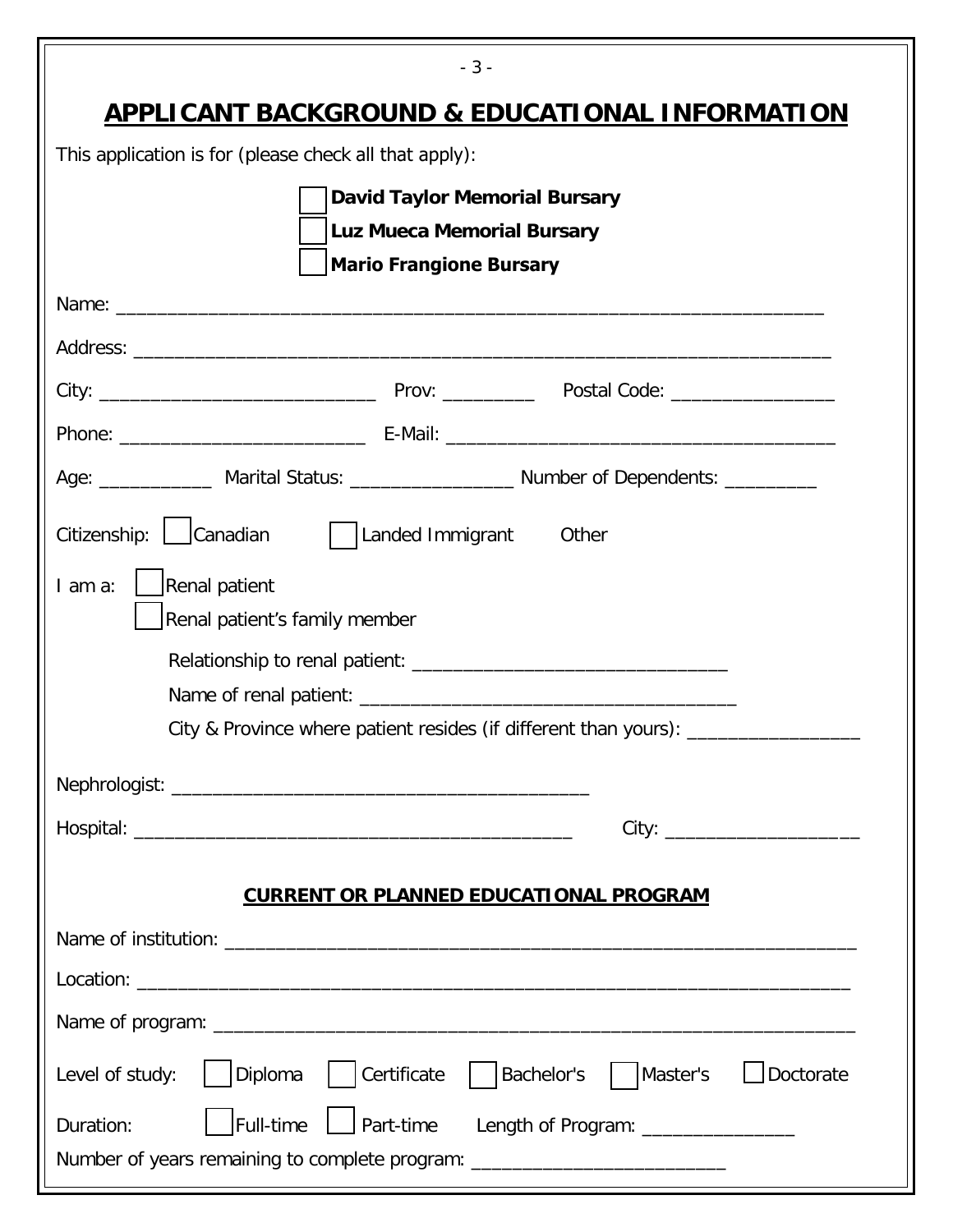### **FINANCIAL SUPPORT INFORMATION**

-4-

| Current occupation (including summer/contract/temporary positions):                        |                  |                                                |
|--------------------------------------------------------------------------------------------|------------------|------------------------------------------------|
|                                                                                            |                  |                                                |
|                                                                                            |                  |                                                |
| □ Full time                                                                                |                  | □ Part time □ Summer □ Other _________________ |
|                                                                                            |                  |                                                |
|                                                                                            |                  |                                                |
| Income: \$ ___________________ □ Yearly   □ Monthly    Year you left: ___________          |                  |                                                |
| Is financial support available from parents or other family members?                       |                  | Yes<br> No                                     |
| If parents or family members are assisting with tuition, please provide information below: |                  | Monthly<br>Source: Work/Disability             |
|                                                                                            |                  | Monthly Source: Work/Disability                |
| Spouse's income, if applicable: \$ _______   Mearly                                        |                  | Monthly<br>Source: Work/Disability             |
|                                                                                            |                  |                                                |
| (e.g. scholarships, work, co-op placement, social assistance)                              |                  | Monthly                                        |
|                                                                                            |                  |                                                |
|                                                                                            |                  |                                                |
| If known, indicate what you will receive from O.S.A.P. \$                                  |                  |                                                |
| Did you receive O.S.A.P. last year? _______________________                                |                  |                                                |
| <b>Estimated Cost of Schooling:</b>                                                        | Expense Type:    | Amount (\$)                                    |
|                                                                                            | Tuition          |                                                |
|                                                                                            | Books & Supplies |                                                |
|                                                                                            | Rent             |                                                |
|                                                                                            | Food             |                                                |
|                                                                                            | Transportation   |                                                |
|                                                                                            | <b>Misc</b>      |                                                |
| Where will you live during the school year? $\Box$ With parents                            |                  | $\Box$ Residence/apartment<br>Other            |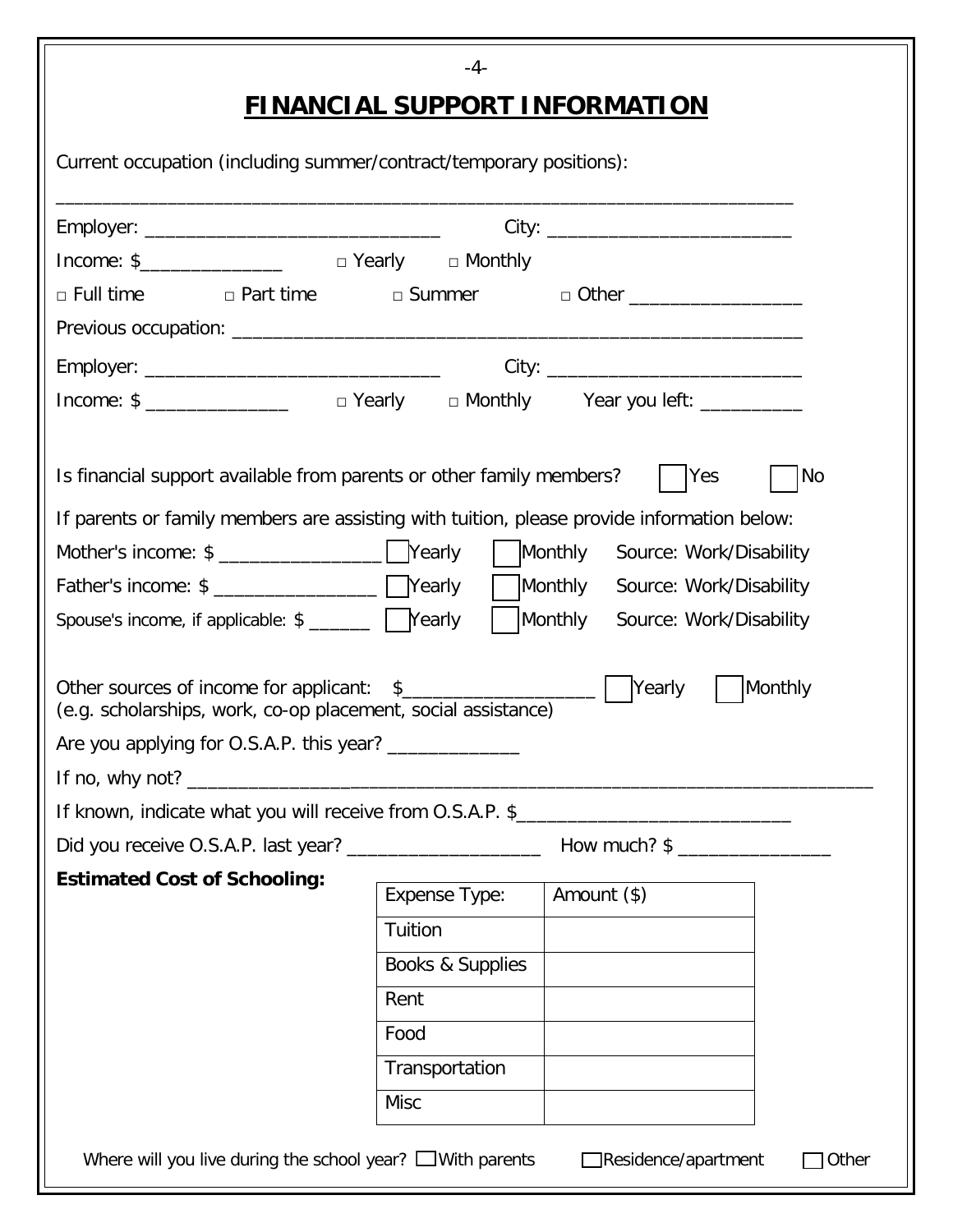#### $-5-$

#### **APPLICANT'S STATEMENT**

Please detail below: why you have chosen a particular education path, what do you hope to do upon graduation of the program, why you have chosen to apply for a Kidney Foundation bursary, and any other pertinent information. Please type or write in black ink. Attach a second page if you run out of space.

Please complete every section; as per checklist on page 9. Incomplete forms will be denied.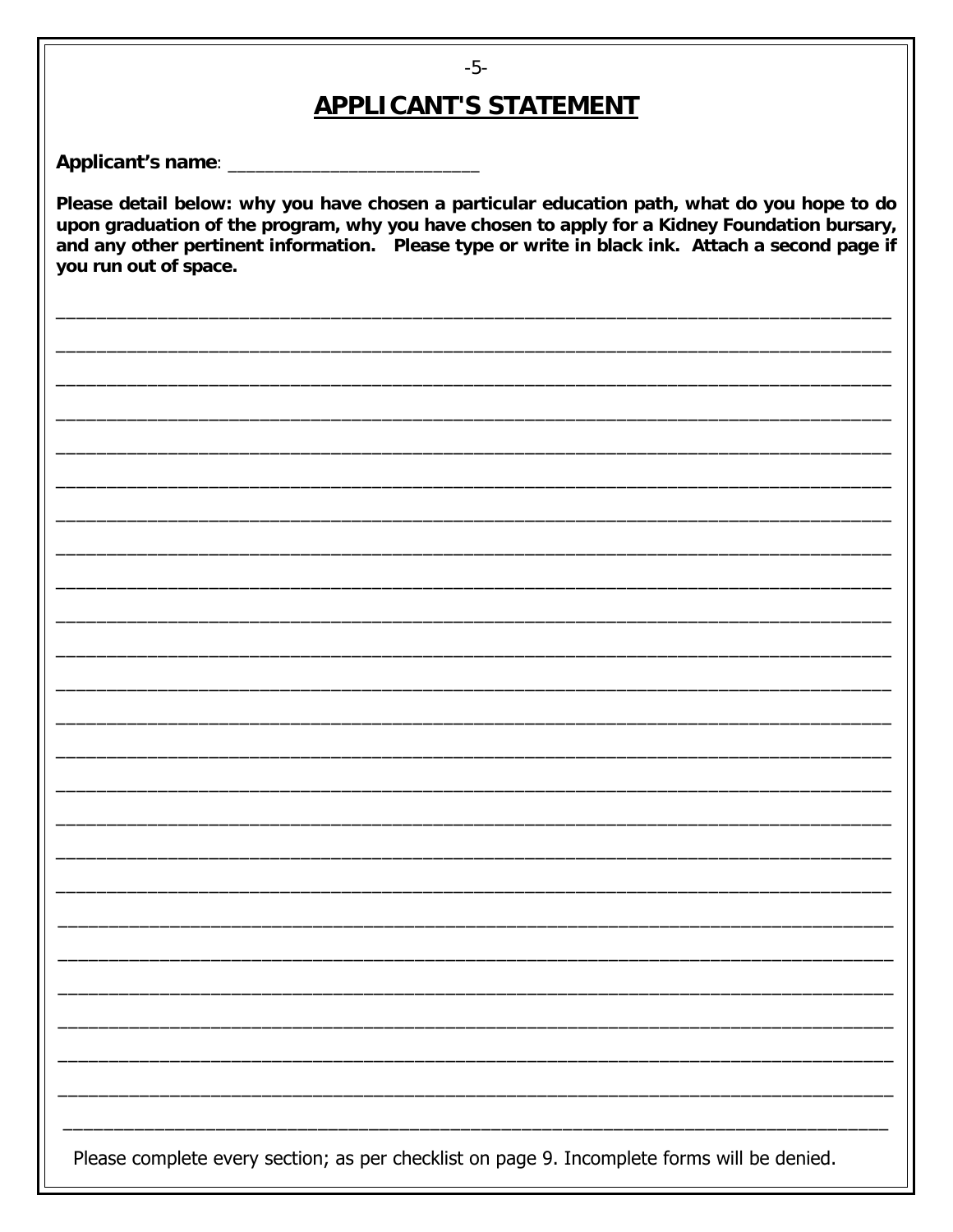| $-6-$<br><b>SOCIAL WORKER'S STATEMENT</b>                                               |
|-----------------------------------------------------------------------------------------|
| Please return to: suzanne.laniel@kidney.ca                                              |
|                                                                                         |
|                                                                                         |
|                                                                                         |
|                                                                                         |
|                                                                                         |
|                                                                                         |
|                                                                                         |
|                                                                                         |
|                                                                                         |
|                                                                                         |
|                                                                                         |
| Please complete every section; as per checklist page 9. Incomplete forms will be denied |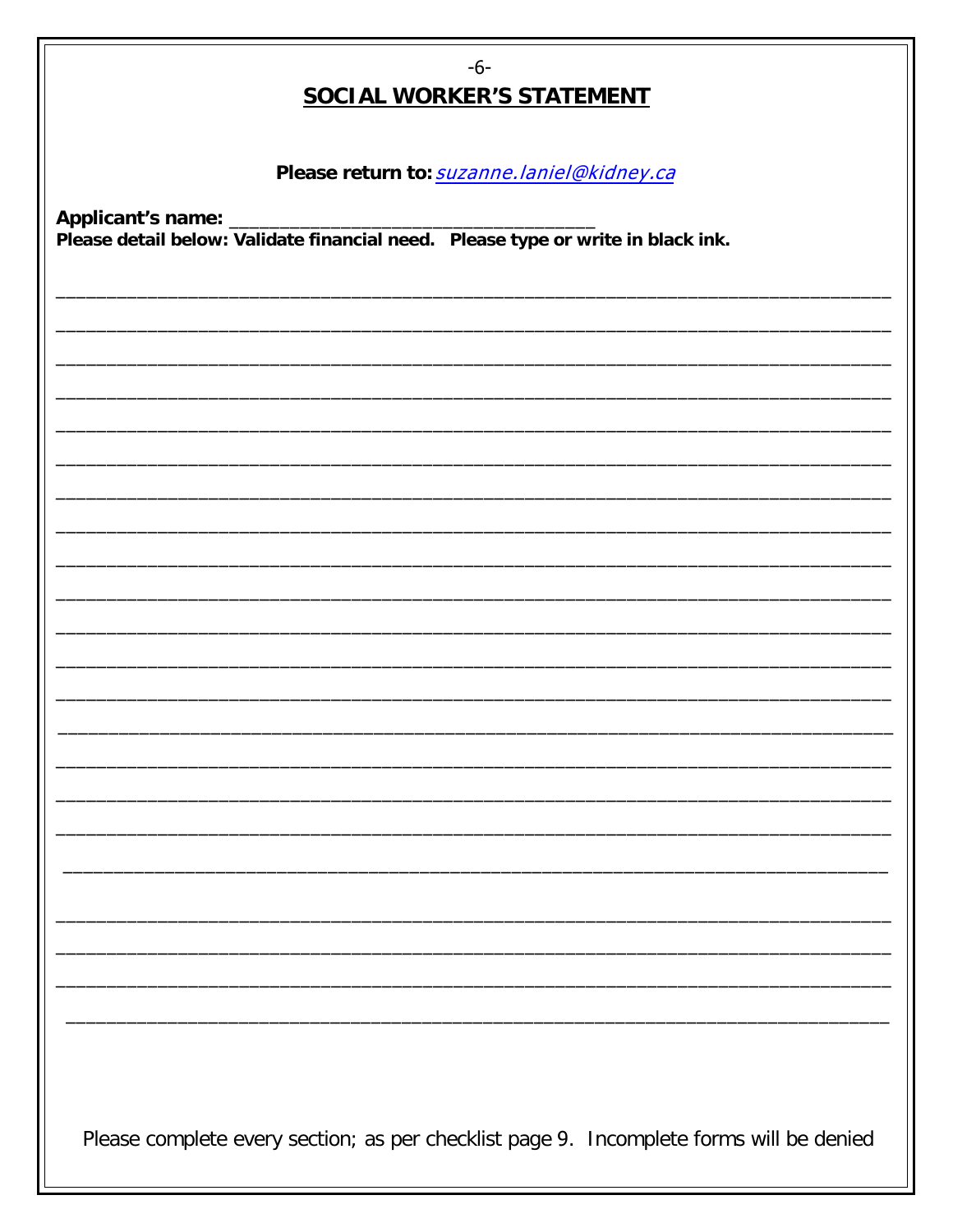| $-7-$                                                                                       |
|---------------------------------------------------------------------------------------------|
| <b>NEPHROLOGIST'S STATEMENT</b>                                                             |
| Please return to: suzanne.laniel@kidney.ca                                                  |
|                                                                                             |
| OR   Patient's family member<br>Patient                                                     |
|                                                                                             |
|                                                                                             |
| Do you have any other relevant comments about this applicant's situation?                   |
|                                                                                             |
|                                                                                             |
|                                                                                             |
|                                                                                             |
| B. If a patient's family member, who is the patient? ____________________________           |
|                                                                                             |
| Do you have any other relevant comments about this patient's situation?                     |
|                                                                                             |
|                                                                                             |
|                                                                                             |
|                                                                                             |
|                                                                                             |
|                                                                                             |
|                                                                                             |
| PLEASE EMAIL THIS DOCUMENT to: suzanne.laniel@kidney.ca<br>OR                               |
| The applicant will return this statement with their completed application.                  |
| Please complete every section; as per checklist on page 9. Incomplete forms will be denied. |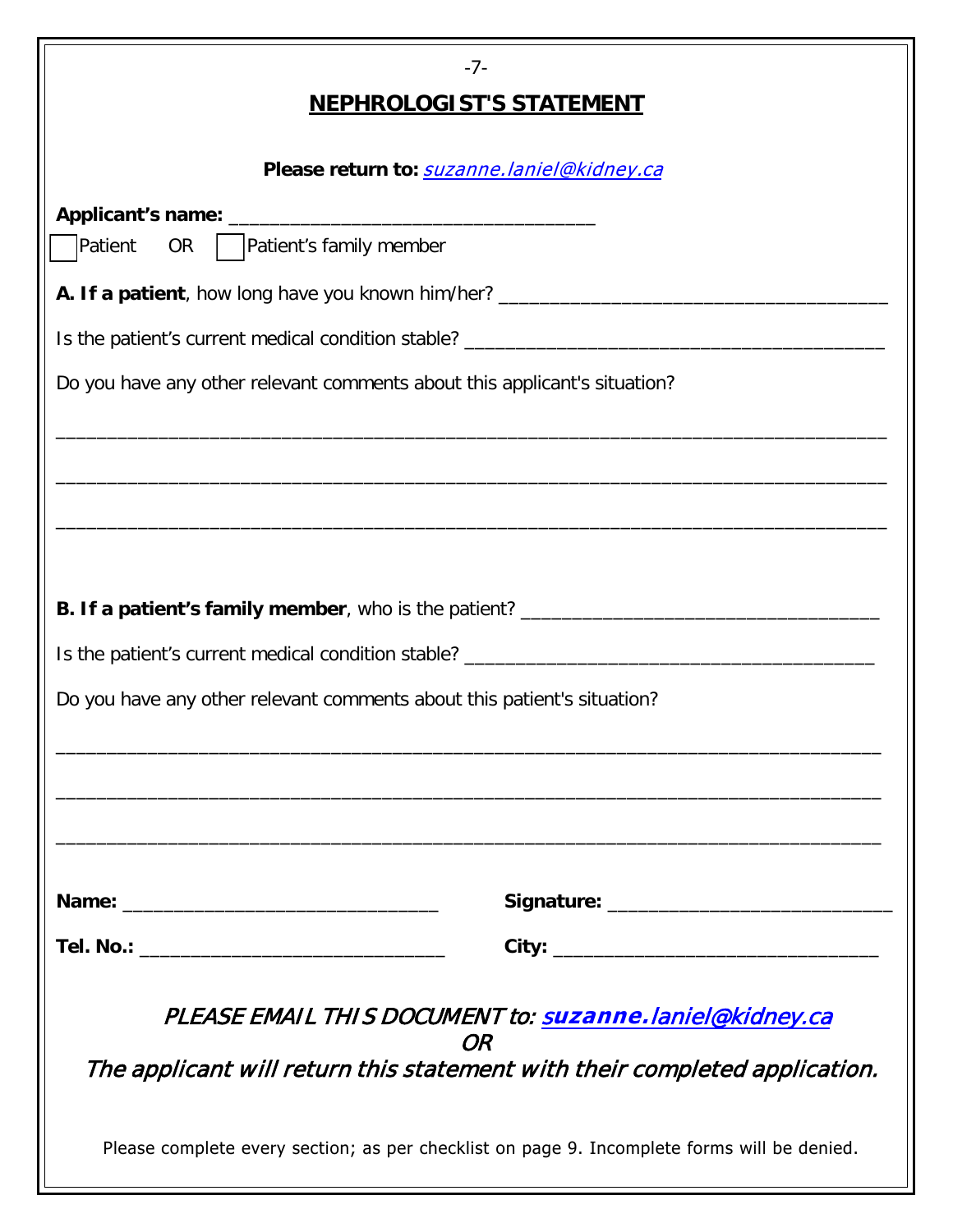## **DECLARATION AND GENERAL CONSENT**

-8-

I understand that in making an application for funding to The Kidney Foundation of Canada for a post-secondary educational bursary, I am required to furnish certain information to the Foundation, including:

- Name, address, telephone number and E-Mail address
- Age, marital status, dependents and citizenship
- Patient status, treatment , hospital and nephrologist details
- Education history and education program chosen
- Occupation, employment status and income (applicant & spouse)
- Parental support, scholarships and other sources of income

I understand and agree that although this information will be kept strictly confidential and secure, it will be used to determine my eligibility for such funding. During the course of assessing my eligibility, this information will be reviewed, and in some cases shared, with individuals who are designated by the Foundation to act in an adjudicator capacity. I further understand and agree that the Foundation may use such information, presented in an aggregate format, for the purposes of demonstrating financial accountability and conducting an analysis of the bursary program.

In the event that I am awarded a bursary, I confer to The Foundation the right to publish my name and affiliation, the amount of the bursary award, the subject to be studied, the educational institution at which I will study and my photograph.

I hereby affirm that all the information contained in the Application is true to the best of my knowledge. I agree that if awarded an education bursary, I will provide The Kidney Foundation of Canada with verification of my acceptance at the educational institution I have chosen (copy of tuition receipt). Payment of the bursary will be conditional upon such acceptance and proof of tuition payment.

Applicant's Name: \_\_\_\_\_\_\_\_\_\_\_\_\_\_\_\_\_\_\_\_\_\_\_\_\_\_\_\_\_\_\_\_\_\_\_\_\_\_\_\_\_\_\_\_\_\_\_\_\_\_\_\_\_\_\_\_\_\_\_\_

Applicant's Signature: \_\_\_\_\_\_\_\_\_\_\_\_\_\_\_\_\_\_\_\_\_\_\_\_\_\_\_\_\_\_\_\_\_\_\_\_\_\_\_\_\_\_\_\_\_\_\_\_\_\_\_\_\_\_\_\_\_

Parent's Signature: \_\_\_\_\_\_\_\_\_\_\_\_\_\_\_\_\_\_\_\_\_\_\_\_\_\_\_\_\_\_\_\_\_\_\_\_\_\_\_\_\_\_\_\_\_\_\_\_\_\_\_\_\_\_\_\_\_\_\_\_

(if applicant is under 18 years old, or parent is a kidney patient)

Date:

From time to time, we may use your contact information to keep you informed of other activities, events and/or fundraising opportunities in support of the Foundation. If you do not wish to appear on our contact list, kindly check this box. [

Please complete every section; as per checklist on page 9. Incomplete forms will be denied.